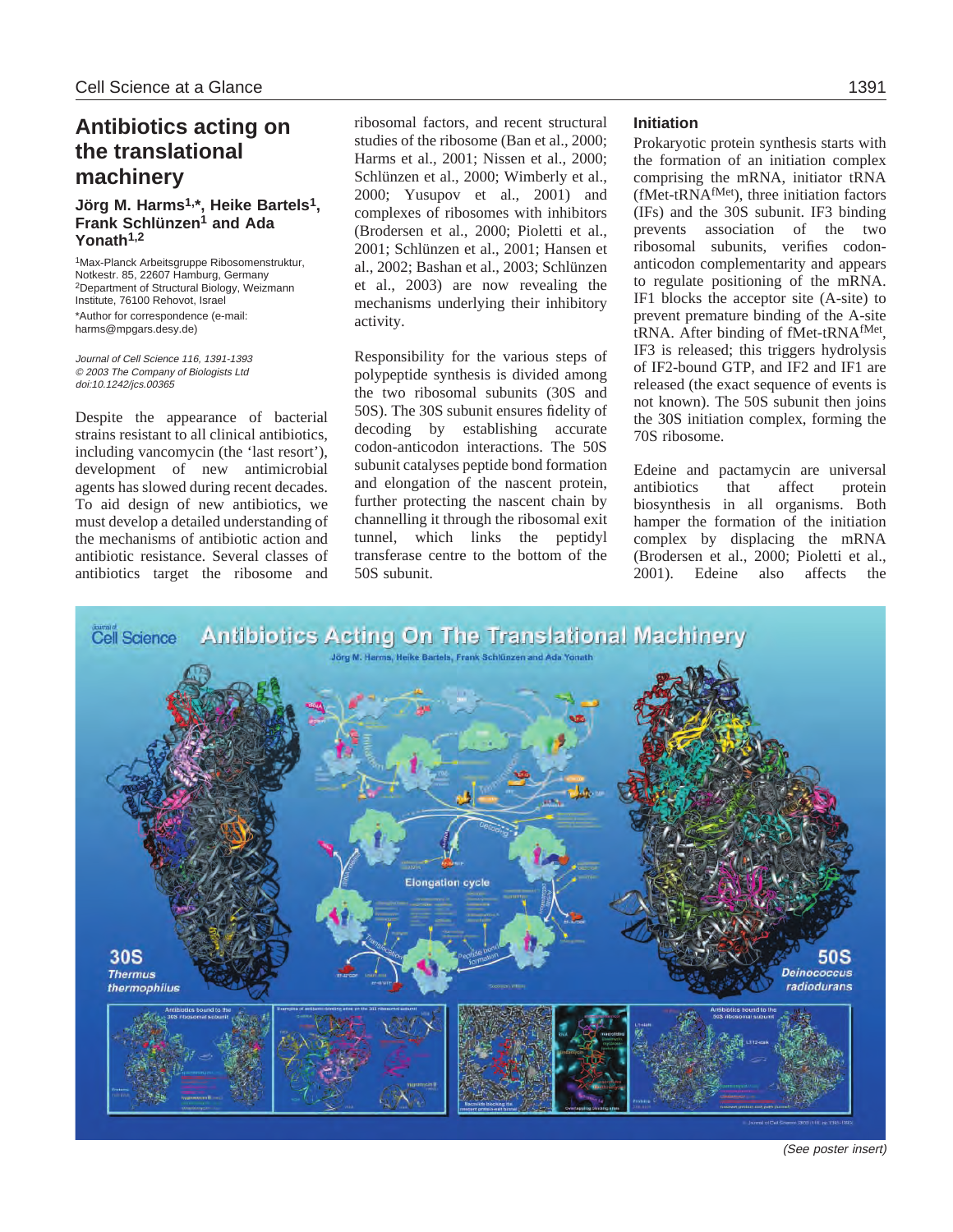positioning of peptidyl site (P-site) tRNA and IF3 function. Evernimicin interacts with the tips of the 23S rRNA helices 89 and 91, which bind IF2, and may prevent formation of the 70S initiation complex (Belova et al., 2001).

# **Decoding and A-site occupation**

The 30S subunit possesses a mechanism for discriminating cognate from noncognate aminoacyl tRNAs (aa-tRNAs) that ensures the correct amino acid has been delivered by elongation factor Tu (EF-Tu). The anticodon of the aa-tRNA in the ternary complex interacts with the mRNA codon, but the acceptor stem of the tRNA is associated with EF-Tu–GTP and thus cannot enter the catalytic center in the 50S subunit. EF-Tu is released only after hydrolysis of GTP; the acceptor stem can then be placed into the A-site.

Many antibiotics target this step of the elongation cycle. Tetracycline, the first broad-spectrum antibiotic discovered, binds to multiple sites in the ribosome (Brodersen et al., 2000; Pioletti et al., 2001). Binding to the A-site in the 30S subunit sterically hinders the movement of the aa-tRNA so that it cannot simultaneously interact with the decoding site in the 30S subunit and the peptidyl transferase centre in the 50S subunit. The remaining sites may affect the assembly of the ribosomal particle but are probably not responsible for any inhibitory activity, since a single mutation in the primary binding site confers tetracycline resistance.

Aminoglycosides bind directly adjacent to the decoding site in the 30S subunit, rendering translation highly inaccurate. Paromomycin, for example, induces a conformational change that enhances the affinity of the A-site for near-cognate tRNAs. Hygromycin B and neomycin act by freezing the tRNA in the A-site (Brodersen et al., 2000). Streptomycin stabilizes the so-called ram state of the 30S subunit, in which its affinity for non-cognate tRNAs is increased (Carter et al., 2000).

Three antibiotics hamper positioning of the A-site tRNA by acting on EF-Tu: pulvomycin seems to reduce the GTPase activity of EF-Tu and inhibits its binding to tRNA; GE2270A blocks the tRNAbinding site on EF-Tu; and kirromycin prevents the release of EF-Tu, thereby stalling the ribosome (Hogg et al., 2002).

Several antimicrobial agents inhibit decoding or A-site occupation by interacting with the 50S subunit. Sparsomycin, for example, binds in the core of the peptidyl transferase centre (PTC) by stacking to the most flexible nucleotide, which induces substantial conformational alterations (Bashan et al., 2003) and affects the correct positioning of both the A-site and P-site tRNAs (Hansen et al., 2002). Linezolid, an oxazolidinone, increases frameshifting and stop codon readthrough with nonsense suppression. It presumably binds in the vicinity of the PTC at the interface between the ribosomal subunits, thereby affecting initiation and elongation, but might also affect accuracy of decoding.

# **Peptide bond formation**

During the elongation cycle, each tRNA passes through the three ribosomal binding sites  $(A-site \rightarrow P-site \rightarrow E-site)$ , creating two conformational states. In the pre-translocational state, two tRNAs are bound to the A-site and P-site. In the posttranslocational state, the P-site and E-site are occupied. Correct positioning of the aa-tRNA stimulates its CCA end to flip towards the 3′ end of the P-site tRNA in concert with peptide bond formation. This reaction is thought to induce translocation of the deacylated P-site tRNA into the Esite (Bashan et al., 2003).

A variety of organisms produce antimicrobial compounds that target peptide bond formation. These are effective against many competing organisms because of the high phylogenetic conservation of the PTC; however, the originator is also attacked by its drug and must therefore develop resistance mechanisms, which are sometimes costly. Drugs inhibiting peptide bond formation act in three distinct ways: (1) by mimicking the substrate; (2) by blocking the path of the growing polypeptide chain; or (3) by alteration of tRNA positioning on the ribosome.

Puromycin is a universal antibiotic and a

tool for investigating the mechanism of peptide bond formation. Mimicking the aminoacylated end of the aa-tRNA, it participates in peptide bond formation, but its non-hydrolysable amide bond cannot be cleaved and peptidylpuromycin falls off the ribosome (Nissen et al., 2000; Bashan et al., 2003). Chloramphenicol, rarely used nowadays owing to its significant side effects, acts at the same site in the PTC. It occupies the position of the amino acid attached to the A-site tRNA, preventing peptide bond formation (Schlünzen et al., 2001).

Lincosamides (clindamycin and lincomycin) interact with both the A-site and P-site on the 50S subunit, hampering positioning of both tRNA molecules and directly inhibiting peptide bond formation. Macrolides (e.g. erythromycin) instead bind at the entrance of the ribosomal exit tunnel (Schlünzen et al., 2001), blocking the path of the nascent chain through the ribosome. This site is some distance from the PTC; thus a polypeptide chain of 3-5 residues can be produced before protein biosynthesis stalls. Semisynthetic derivatives of erythromycin such as carbomycin A or josamycin possess a long, mycarose-isobutyrate extension of the desosamine sugar (the crucial functional group of the macrolides) that protrudes into the PTC. These compounds thus also interfere with the correct positioning of the P-site substrate and directly affect peptide bond formation (Hansen et al., 2002). Azithromycin, a rather new erythromycin derivative, binds to two sites in the *D. radiodurans* 50S subunit (Schlünzen et al., 2003). The two azithromycin molecules are in direct contact; so in this case a cooperative effect might enhance its antimicrobial activity. Streptogramins also have a dual inhibitory mechanism, but this derives from two unrelated compounds: streptogramins A and streptogramins B. These enhance each other's activity probably through a direct interaction. Streptogramins A destabilize the binding of tRNAs to the A-site and P-site; streptogramins B presumably occupy the tunnel for the nascent peptide chain – similarly to the macrolides. Macrolides, lincosamides and streptogramins B all fail to inhibit MLS<sub>B</sub>-resistant strains possessing a single modification in the